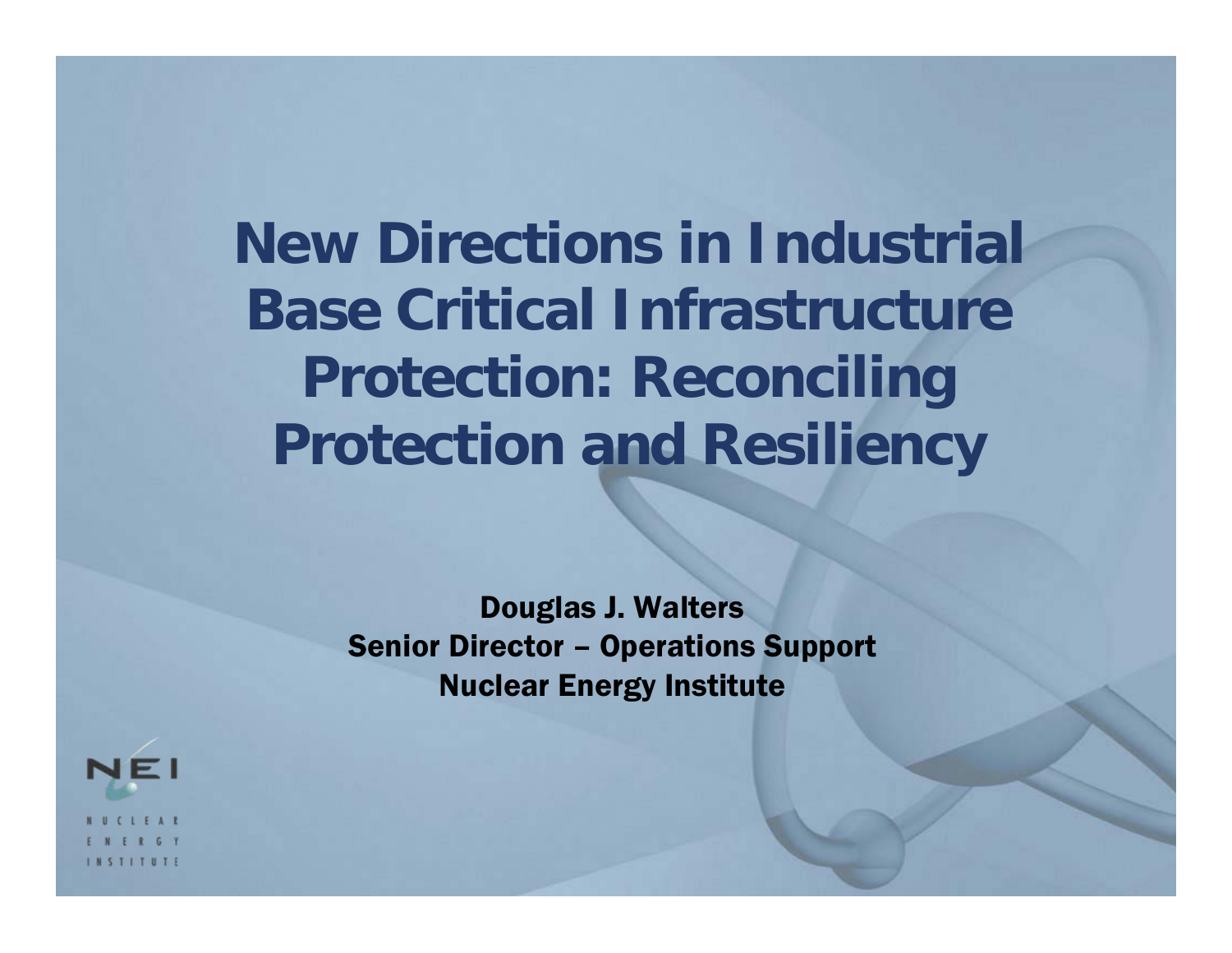#### **Nuclear Plant Security**

NRC REQUIREMENTS AND INDUSTRY PROGRAMS ARE PREDICATED ON THE NEED TO PROTECT THE PUBLIC FROM THE POSSIBILITY OF EXPOSURE TO RADIOACTIVE RELEASE CAUSED BY ACTS OF SABOTAGE BY THE DESIGN BASIS THREAT

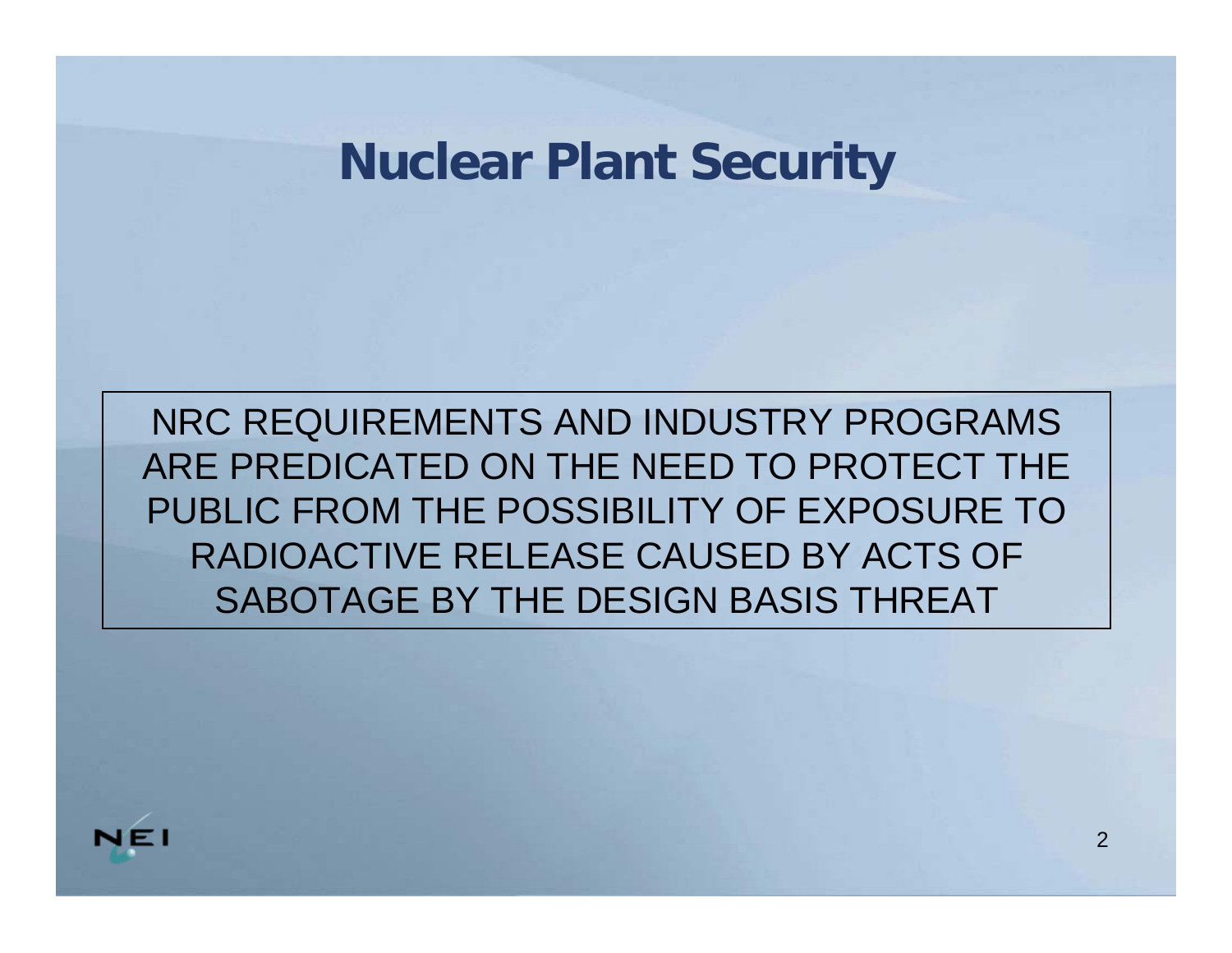# **Design Basis Threat**

- **Several well trained** dedicated adversaries
- **Determined violent** assault
- Hand held automatic weapons with silencers and with long range accuracy
- **Insider assistance**
- Ξ Incapacitating agents
- **Explosives**
- Vehicle bombs
- Vehicles as means of entry
- Ξ Cyber attacks

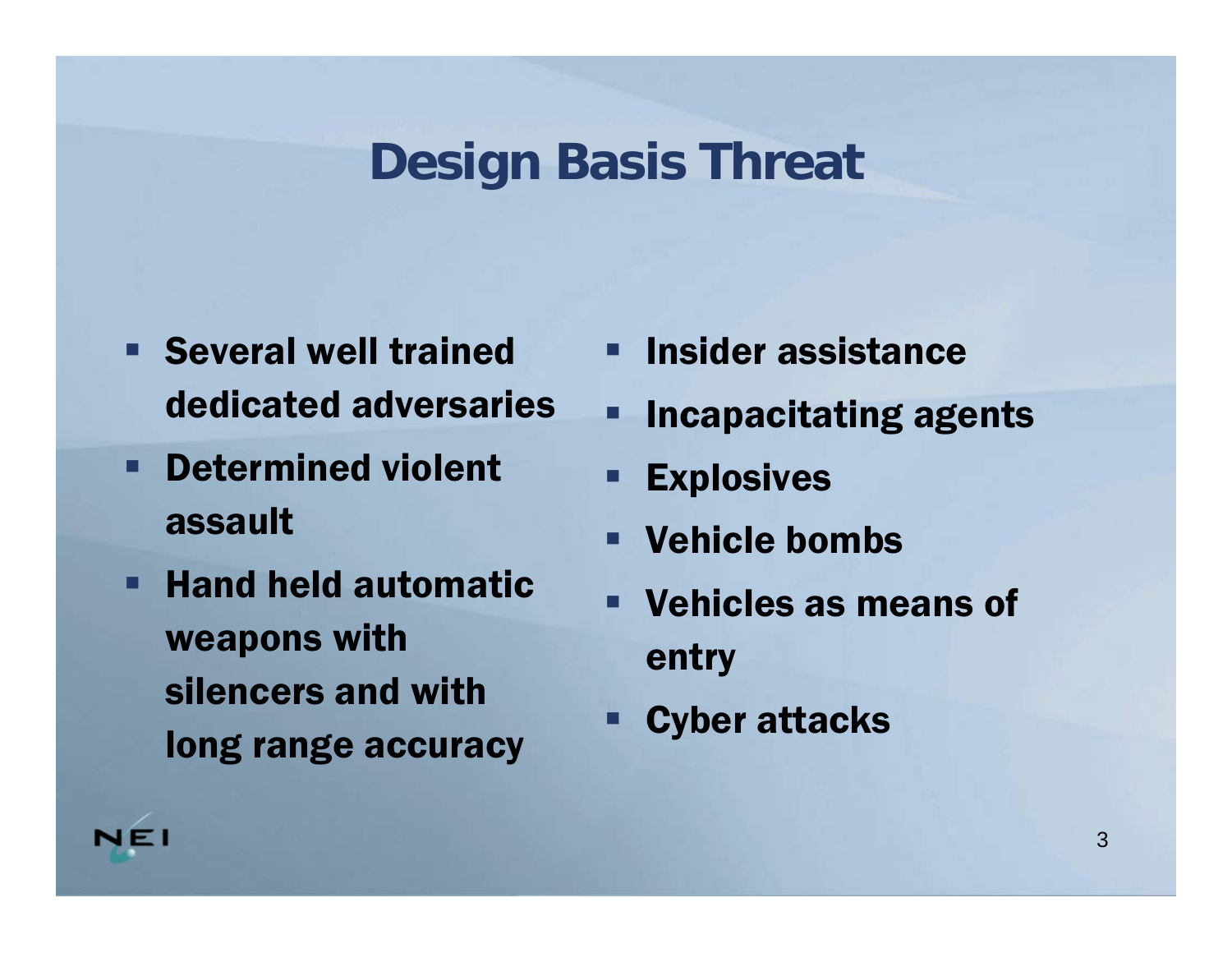### **Concentric Circles of Security**



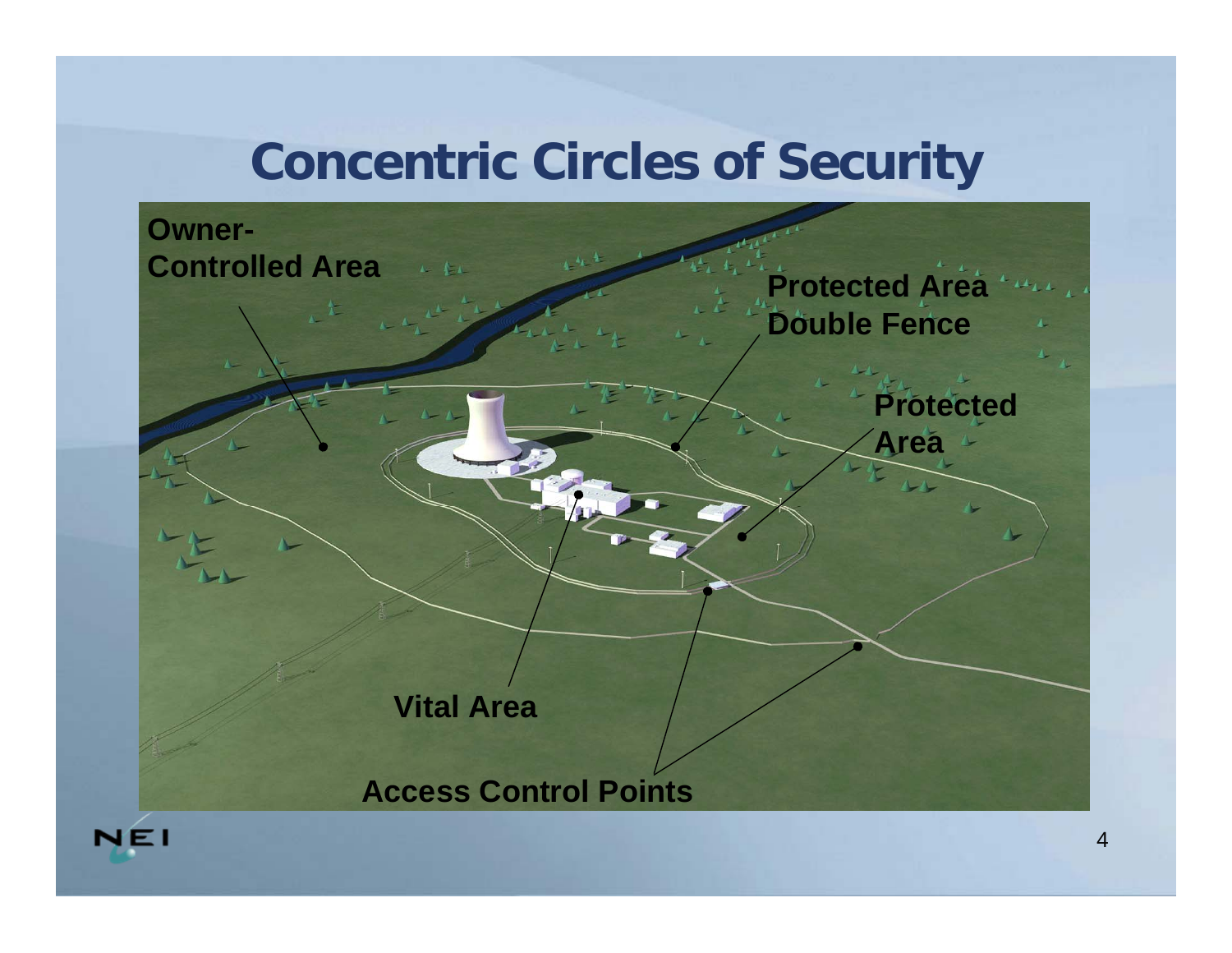# **Multiple Layers of Protection in a Robust Physical Structure**



- Containment Vessel1.5-inch thick steel
- Shield Building Wall 3 foot thick reinforced concrete
- Dry Well Wall 5 foot thick reinforced concrete
- Bio Shield
	- 4 foot thick leaded concrete with1.5-inch thick steel lining inside and out
- Reactor Vessel4 to 8 inches thick steel
- Reactor Fuel
- Weir Wall1.5 foot thick concrete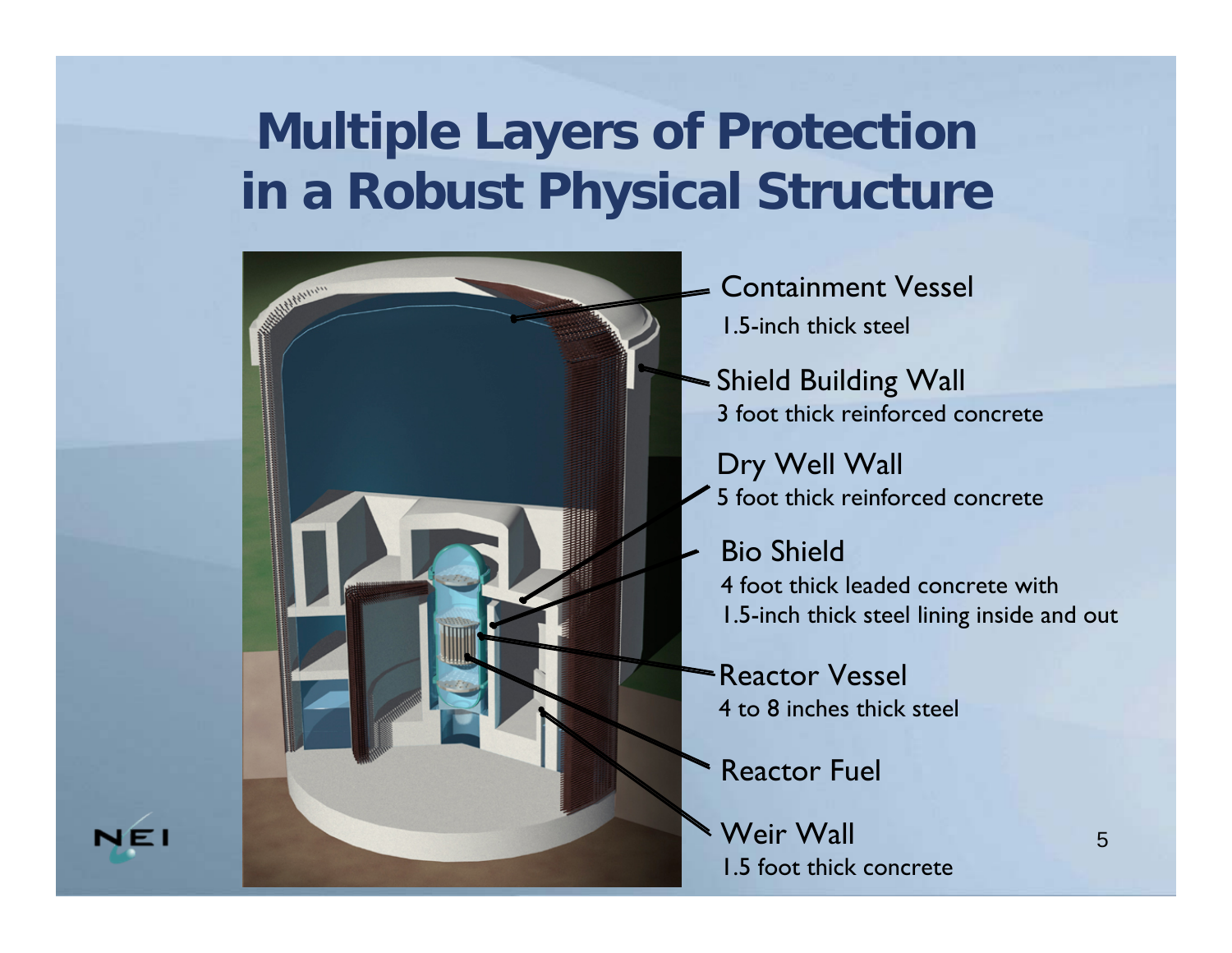#### **Comparative Size of Targets**

**WTC 208' wide 1,353' tall**

**Spent Fuel Pool 80' wide Containment Building 130' wide 160' tall**

**Pentagon 1,489' wide (921' per side) 71' tall**

**40' tall**

**Fuel Storage containers 10' wide 20' tall**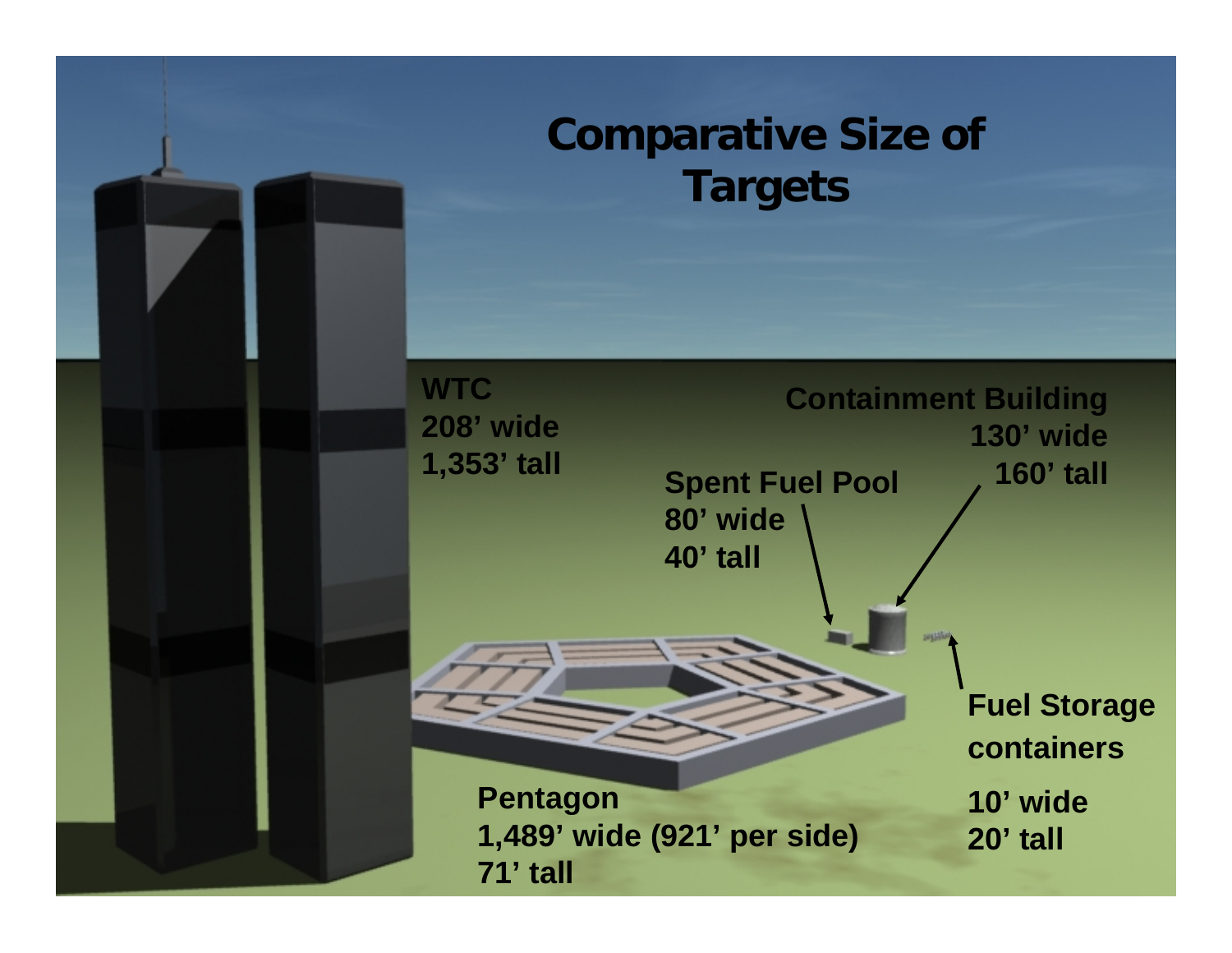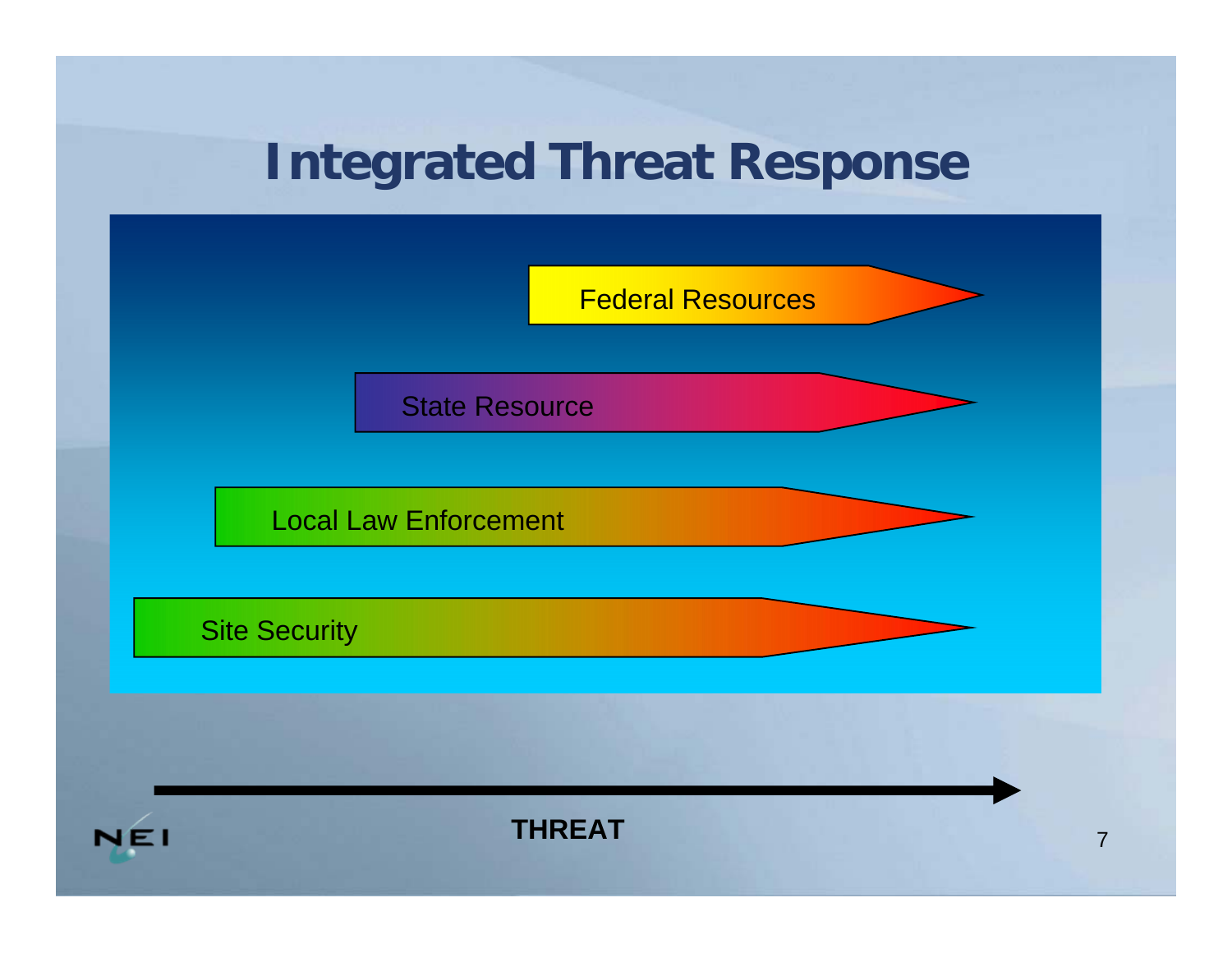### **Preparedness**

- A 60% increase in number of officers
- **Expenditures in excess of \$1.2 billion**
- Additional protection against vehicle and waterborne bombs
- **Example 1** Improved operational readiness

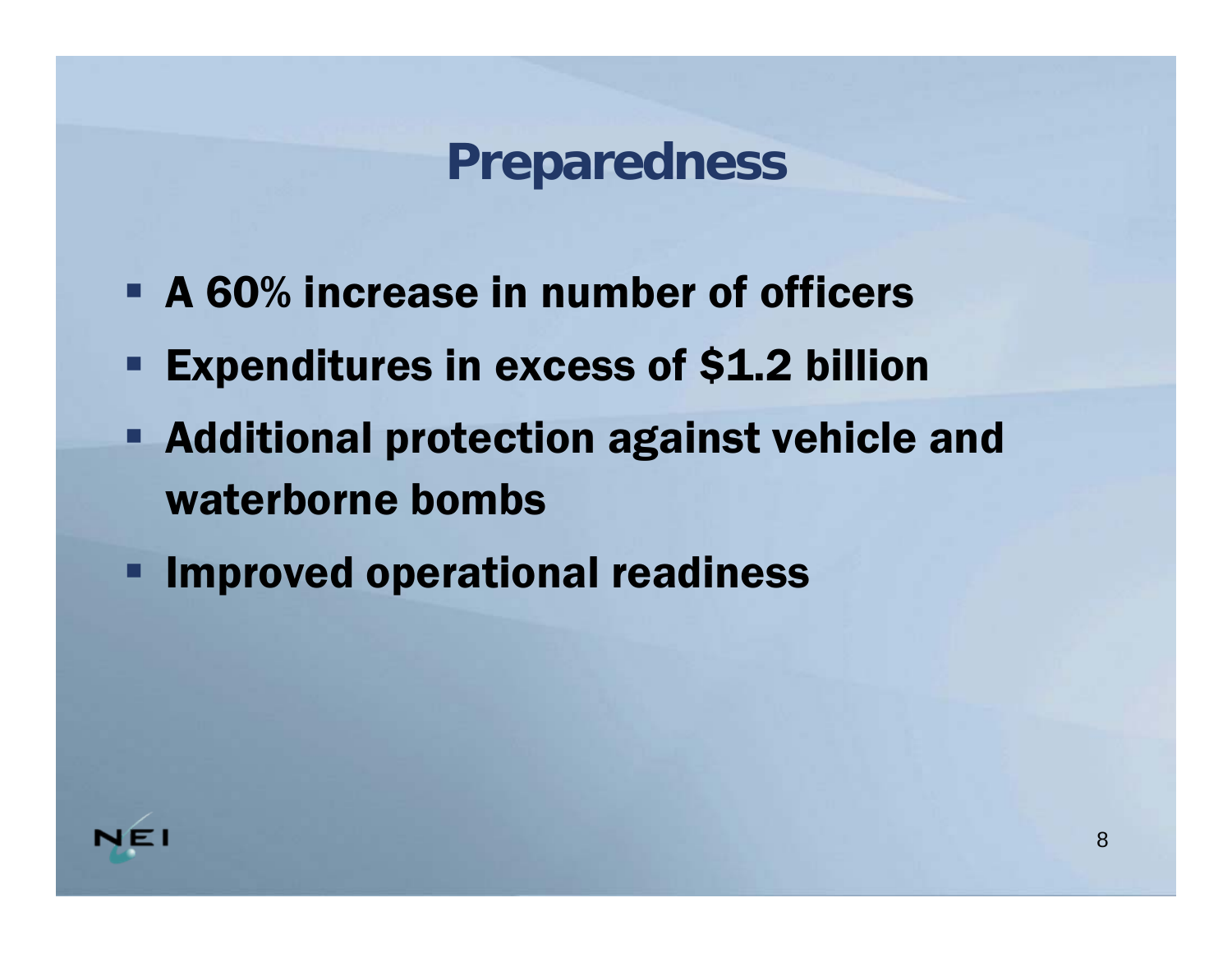### **Preparedness**

- **Added and upgraded armament**
- **Revised Security and Emergency Plans**
- **Enhanced officer training**
- Coordination with state and local officials
- **Enhanced mitigation strategies for** catastrophic events

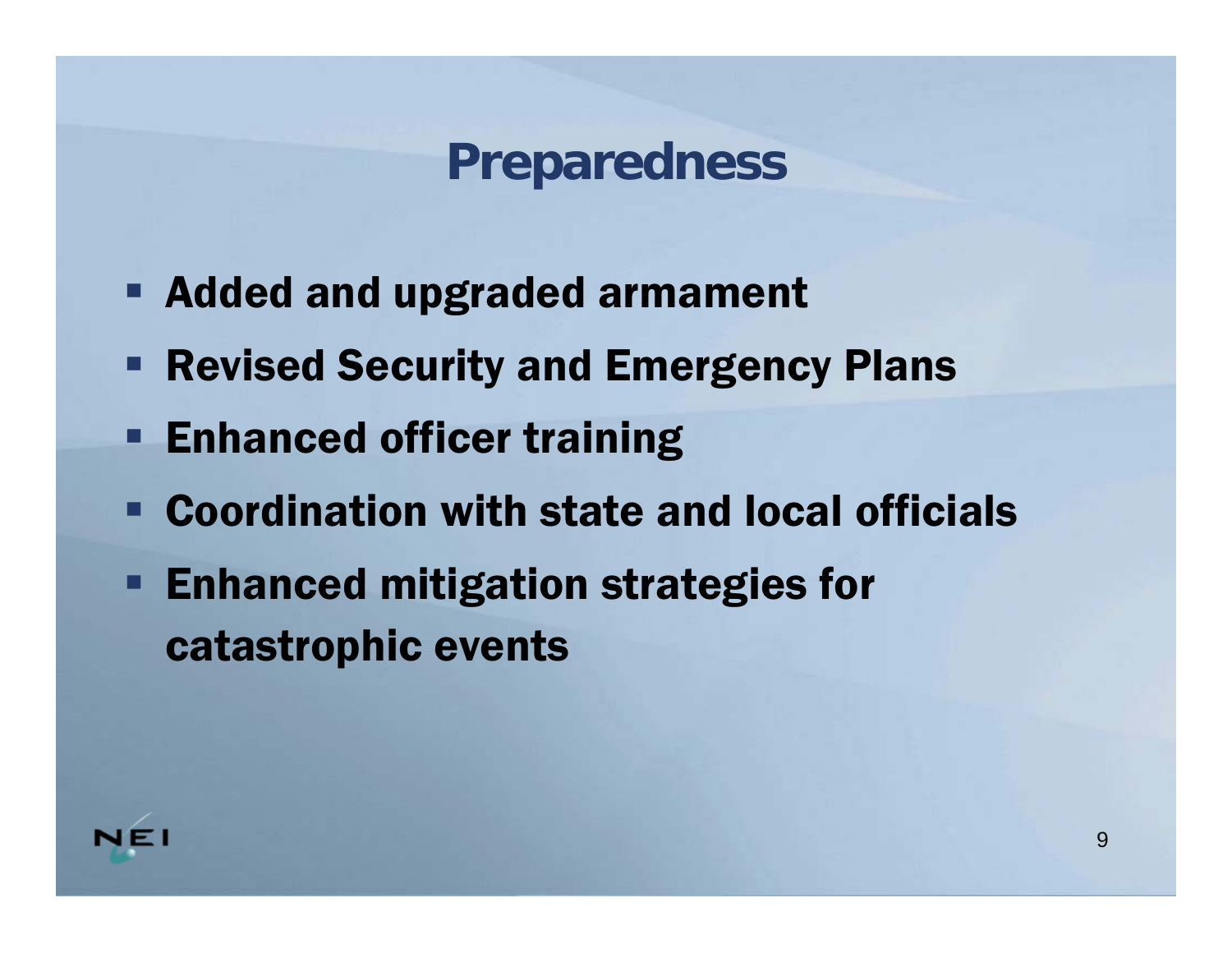### **Nuclear Sector Coordinating Council**

- **Represents nuclear sector to federal** government agencies
- Corresponding Government Council DHS, NRC, DOE,FBI
- Establishes "Seat at the Table" for Security and Homeland Defense Issues

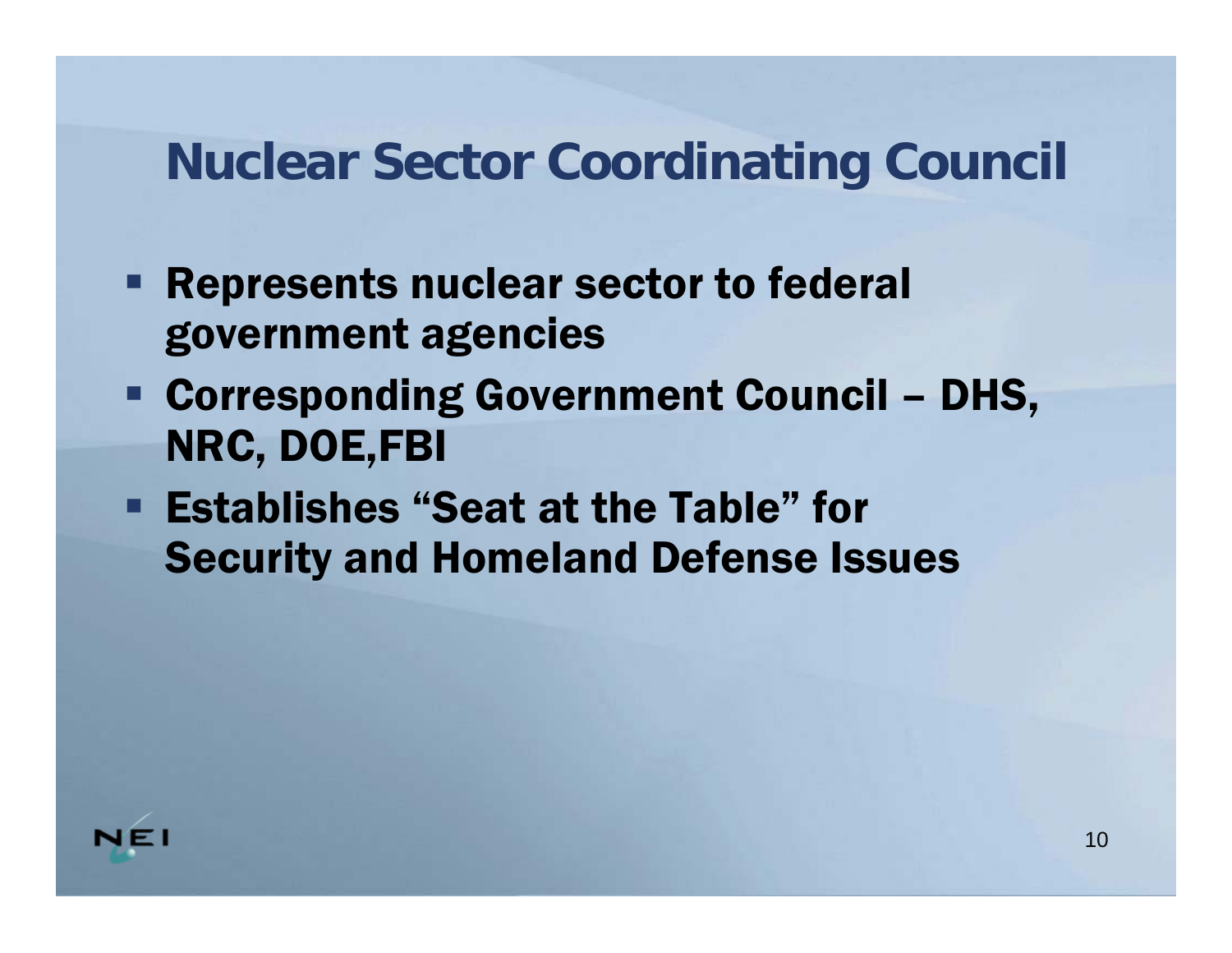### **Initiatives**

- **Risk Analysis and Management for Critical** Asset Protection
- **EXCOMPTEMENSIVE Reviews**
- Post attack communications
- **Routine threat briefings**
- **Pandemic Influenza preparation**